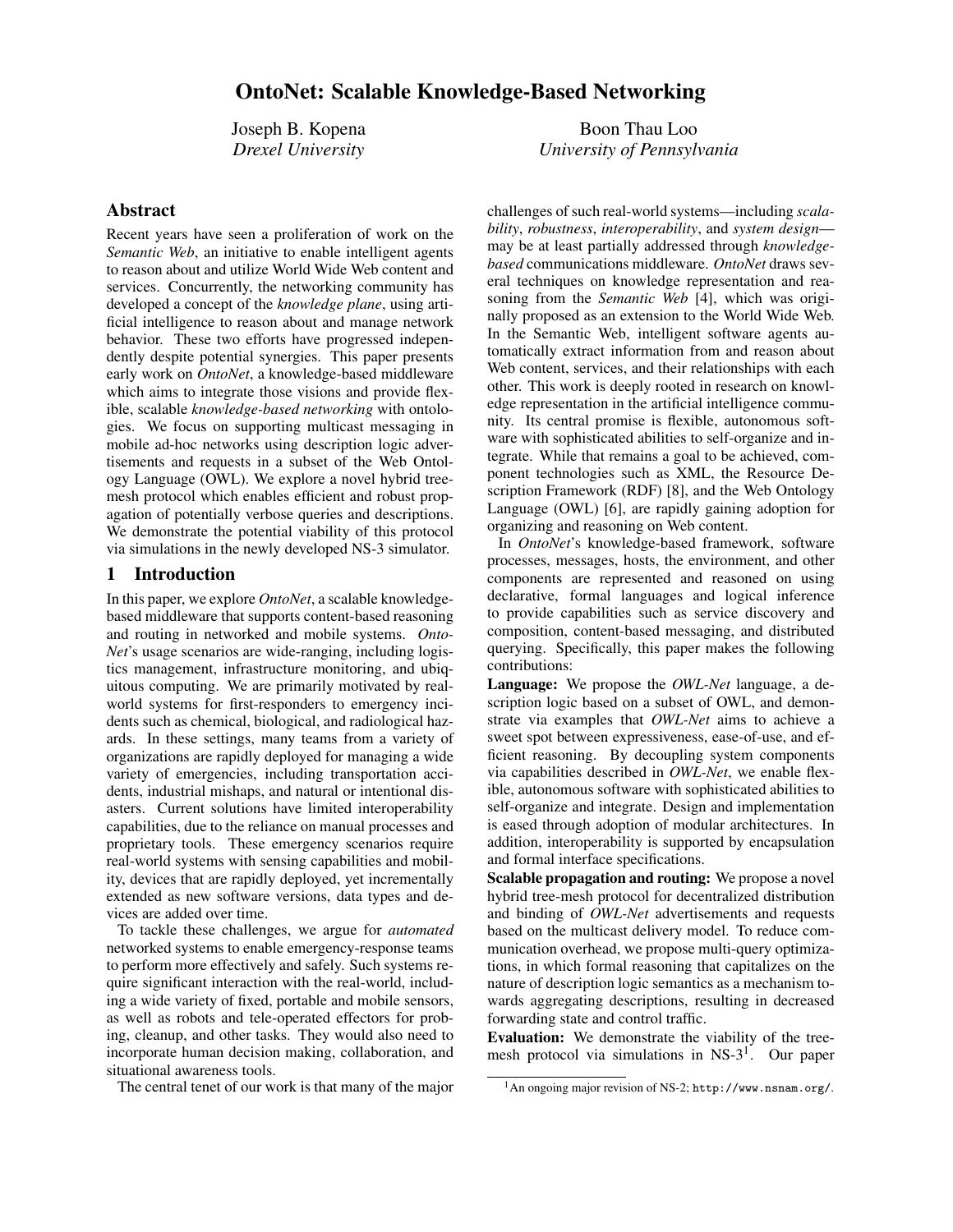presents some of the first published experiments that utilizes NS-3.

Our work should be viewed as small steps toward integrating the Semantic Web and the knowledge plane and are not "drop-in" solutions to enabling either. In the long run, we hope that the continued exploration of this work will result richer naming, querying, and reasoning in knowledge-based networks.

## 2 Motivating Scenario

To motivate *OntoNet*, we first present an emergencyresponse scenario, followed by an outline of other possible scenarios.

#### 2.1 Emergency-response networks

Many organizations maintain response teams for incidents involving chemical, biological, or radiological (CBR) hazards. Scenarios include industrial disasters, transport accidents, and intentional acts. Unfortunately, current best practices largely use non-integrated and redundant tools applied via manual processes. Even among well provisioned teams, critical data collection is frequently performed via clipboard and pen—a difficult task in a full protective suit. The few electronic sensor interfaces in use as a rule are rudimentary and based on stovepiped mechanisms. These deficiencies hinder rapid deployment, data collection, decision making, cost, and safety.

Figure 1 depicts a CBR response scenario using knowledge based networking. In Figure 1a, permanent sensors detect an accident creating a CBR hazard and generate an alert. Response teams arriving in Figure 1b automatically integrate feeds from the permanent sensors with their personal sensors and displays. CBR specialists deploy more sensor stations as they investigate with mobile sensors. Eventually, operations bases and a network uplink are established in Figure 1c. Importantly, from the start all of the sensor stations and personnel form a mesh network enabling communication over low power, low cost radios with better coverage and mobility than typical single hop or star topologies. A diverse set of information is produced and consumed, including command, sensor, and background data, as shown in Figure 1d. Many generations of equipment are present, from sensors placed years previously to a mix of modern and dated equipment fielded by response teams, hence motivating the need for mechanisms to achieve inter-operability. In addition, the system has to operate from the moment the first personnel arrive to deployment of operations bases, uplinks, and many more personnel and sensors. Both mobile and fixed nodes exist; in addition, teams must be able to operate independently if disconnected, but use infrastructure if available.

#### 2.2 Other Scenarios

Besides emergency response, other potential scenarios involve monitoring buildings, factories, airport controls, ubiquitous computing environments, and logistics management. To illustrate,a corporation may own a large fleet of taxi cars and vans in a metropolitan area. Those vehicles may be equipped with a variety of sensors for monitoring position, engine conditions, wear and tear, and other factors. Each of those sensors may generate data to be processed and transformed by a variety of software throughout the enterprise. The vehicle may also have interfaces for the driver and passengers to present maps, weather, local attractions, and other information. Enterprise-level data stores and query services must be provided and accessible to support those displays.

Further, *OntoNet* enables several less traditional communication patterns. Fleet garages and bridge or highway tolls may generate queries for credentials which must be routed to the appropriate authentication agent on the vehicle. Messages may also be generated by authorities within the corporation which must be delivered to specific groups of staff or vehicle types. More immediately, and less easily and efficiently supported by current systems, drivers may generate messages such as notifications to all taxis in a neighborhood that a crowd has been observed and more vehicles are needed. Another message would be to request a handicapped accessible taxi at a given location, which must then be delivered to an appropriate vehicle under some optimization parameters, such as proximity and availability.

## 3 Service Model and Language

In this section, we present *OntoNet*'s language and service model. *OntoNet*'s message delivery model is based on matching *descriptions* with *queries*, using either *multicast* and *anycast* routing. First, we assume that all *OntoNet* nodes are pre-initialized (either via flood or installed out-of-band) *ontologies* which can be used for reasoning and routing. At a high-level, ontologies represent concepts within a domain, and relationships between these concepts. Ontologies are used for reasoning about objects within a domain. Unlike descriptions and queries which are dynamic, ontologies are relatively static and hence can be pre-propagated.

Descriptions are matched with queries using a publish/subscribe (pub/sub) model. In the *query-centric* approach, nodes publish descriptions describing their services, and messages containing queries are routed to all nodes (for multicast) that matches the description, or the best node (for anycast) based on metrics defined as part of the description. As an alternative, in the *data-centric* approach, nodes register continuous queries in *OntoNet*, and messages containing the descriptions are routed to nodes that satisfies the queries. For ease of exposition, we will describe the examples and routing strategies in terms of the *data-centric* approach. We further limit our discussion on multicast delivery model.

#### 3.1 *OWL-Net* by Examples

We present *OWL-Net*, which is our initial language design, using examples from the emergency-response scenario from Section 2.1. In this scenario the basic ser-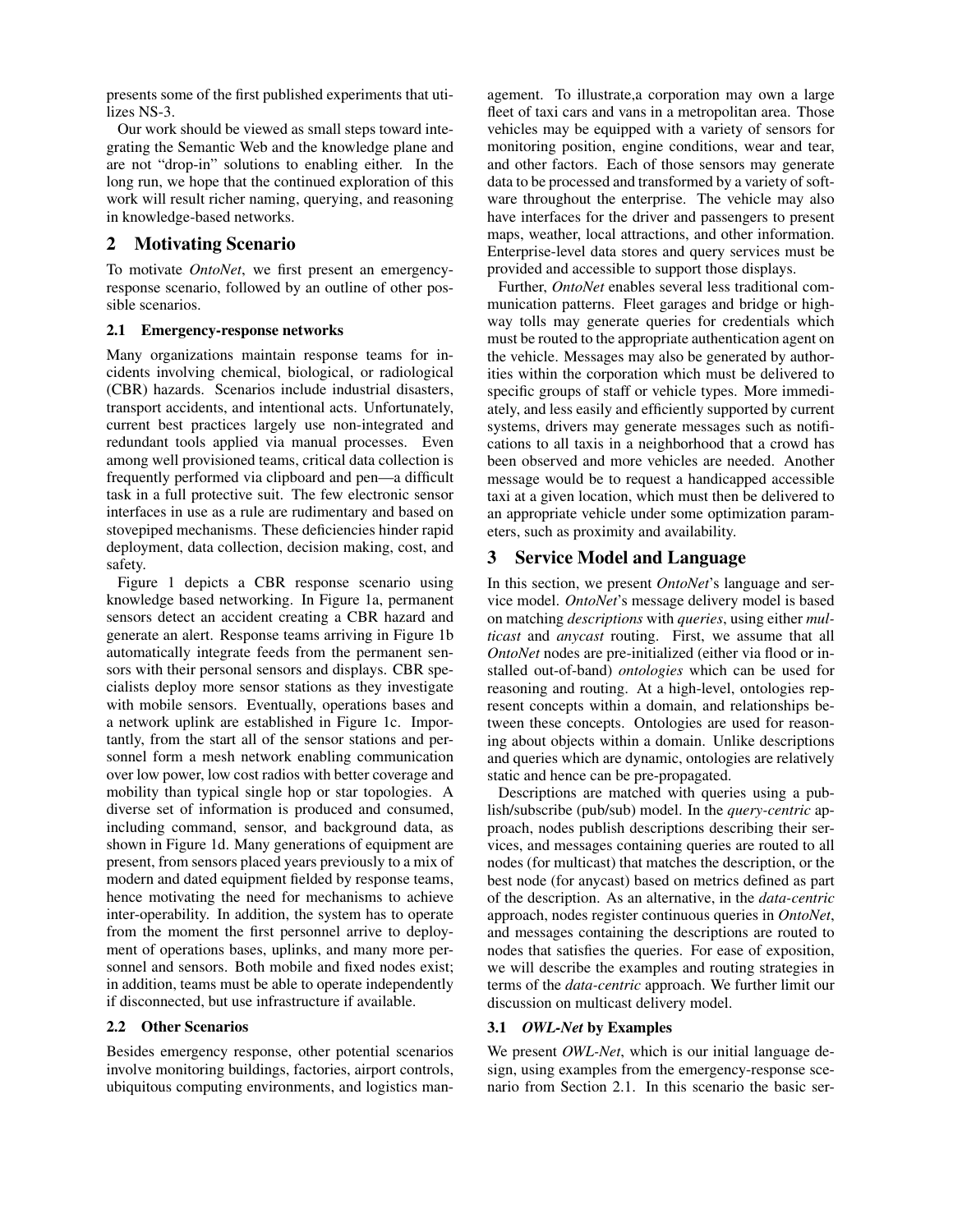

(a) An accident occurs involving CBR components. Permanent sensors detect the incident and transmit alerts over long range links.



(c) CBR specialists deploy portable sensors in addition to their mobile devices. Operations bases and a backhaul link are established.



(b) Firefighting personnel deploy in small teams and are warned of the CBR danger by the sensors. CBR specialists deploy as fires diminish.

Sensor Data

- Chromatography; Mass & IR Spectrometry; Radiation Rate and Energy Levels; Photo and Flame Ionization; Gas Detectors; Weather Planning and Execution
- Diagrams; Text & Voice Messages; GPS; Automatic Alerts Device and Personnel Capabilities
- Physical Configurations; Sensor Types; Temporal & Spatial Resolution; Training; Tools & Equipment; Organization; IDs

Data Repositories

Simulation Results; Maps; Blueprints; Medical and Materials Libraries; Intelligence; Medical Data & Records

(d) Some of the information types produced and consumed by a wide variety of hardware, software, and organizations in the scenario.

Figure 1: Major elements of a conceptual response to a chemical, biological, or radiological (CBR) incident.

vice required is multicast dissemination of messages using the *data-centric* approach. message dissemination. In our example scenario, a spectrometer sensor periodically publishing findings for delivery to displays, analyzers, and archives. Publishers annotate messages with *descriptions*, which is the metadata describing the content, source, and other properties. Messages are then routed to all reachable nodes which have registered a *query* matching that description.

Figure 2 depicts an OWL/RDF description for a typical message in this scenario<sup>2</sup>. It declares that the message contains sensor data, the source is a spectrometer deployed by the NEAir-GM organization, contents are in the IEEE/ANSI N42.42 radiation data format<sup>3</sup>, and the sensor has detected a particular nuclide<sup>4</sup>. Notably, this markup does not replace message contents or formats, such as SensorML, N42.42, CAP, or DoD CBRN in this scenario. Instead it captures metadata and key content, rendering datasets, images, and other opaque messages accessible to general inference.

To receive messages, nodes register queries defined using OWL class expressions. Figure 3 gives an example that might be registered by an analysis package or hand-

```
<msg:Message rdf:about="#MSG74">
 <msg:source>
   <cbr:Sensor rdf:about="#Sensor43UX">
     <rdf:type rdf:resource="&cbr;#Spectrometer" />
     <rdf:type rdf:resource="&cbr;#Fixed" />
     <msg:org rdf:resource="&orgs;#NEAir-GM" />
   </cbr:Sensor>
 </msg:source>
 <msg:format rdf:resource="&nist-ansi-n4242xsd;#"/>
```

```
<cbr:nuclideDetected>
    <cbr:SuspiciousNuclide>
      <cbr:name>Am-241</cbr:name>
      <cbr:confidence>98.0</cbr:confidence>
    </cbr:SuspiciousNuclide>
  </cbr:nuclideDetected>
</msg:Message>
```
Figure 2: OWL/RDF description of a message containing spectometry data, noting a particular finding.

held display to receive messages such as in Figure 2. The class consists of all objects with a source that belongs to the NEAir organization and is reporting a suspicious nuclide using the ANSI N42.42 format. Delivering messages requires forwarders to apply background ontologies and OWL semantics to match descriptions against queries. Those ontologies define domain classes and properties as well as description format elements such

 $2$ Namespace declarations, ontology imports, and  $\texttt{rdf:RDF}$  wrappers have been removed from these examples for clarity.

 $3$ http://standards.ieee.org/getN42/

<sup>4</sup>This example is based on http://units.nist.gov/ Divisions/Div846/Gp4/ANSIN4242/2005/annexC.n42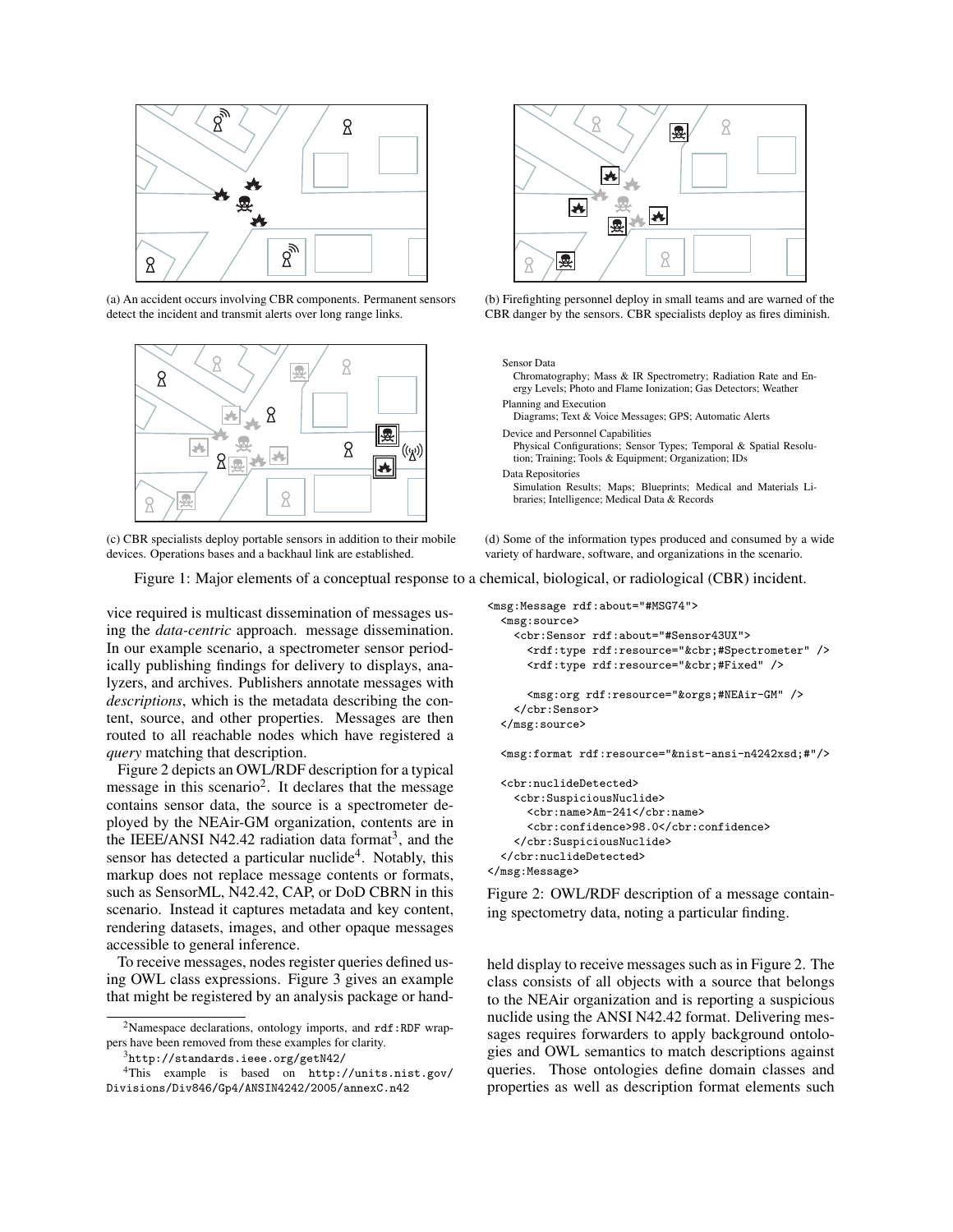```
<owl:Class rdf:about="#Query">
  <owl:intersectionOf rdf:parseType="Collection">
    <owl:Restriction>
      <owl:onProperty rdf:resource="&msg;#source" />
      <owl:someValuesFrom>
        <owl:Restriction>
          <owl:onProperty rdf:resource="&msg;#org"/>
          <owl:someValuesFrom
            rdf:resource="&orgs;#NEAir" />
        </owl:Restriction>
      <owl:someValuesFrom>
    </owl:Restriction>
    <owl:Restriction>
      <owl:onProperty
         rdf:resource="&cbr;#nuclideDetected" />
      <owl:someValuesFrom
         rdf:resource="&cbr;#SuspiciousNuclide" />
    </owl:Restriction>
    <owl:Restriction>
      <owl:onProperty
         rdf:resource="&msg;#format" />
      <owl:hasValue
         rdf:resource="&nist-ansi-n4242xsd;#" />
    </owl:Restriction>
  </owl:intersectionOf>
```
</owl:Class>

Figure 3: OWL query for reports of suspicious nuclides in N42.42 format from a particular organization.

as msg:Message and msg:format. Domain specific knowledge in these examples includes the taxonomy of sensors and properties such as cbr:nuclideDetected. For example, matching Figure 2 and Figure 3 requires knowing that the orgs:NEAir-GM object is an instance of the orgs:NEAir class.

Figure 4 contains a description from an updated or different model of sensor using extended ontologies. To match Figure 3, inferences must be made from those ontologies, particularly the excerpts in Figure 5. Forwarders must reason about subclasses, such as cbr2:Am-241 implies cbr:SuspiciousNuclide, apply the orgs:NEAir-Haz object's membership in orgs:NEAir, and infer a value for the msg:format property based on explicit membership in cbr2: N4242Spectrometry. This inference and deduction of implicit information promotes interoperability, evolution, and byte savings. It also differentiates the ontological, knowledge-based approach from relational database, XML-based pub/sub systems [7], and other data-oriented networks [3].

#### 3.2 Formal Model and Semantics of *OWL-Net*

The *OWL-Net* language aims to achieve a sweetspot between simplicity, expressiveness, and ease-ofcomputation. *OWL-Net* is simple compared to the full OWL specification, but very expressive as a network addressing scheme and sufficient to greatly aid application development and extension. Importantly, it is also decidable and tractable, with subsumption polynomial in the combined size of the axioms involved [1].

```
<cbr2:N4242Spectometry rdf:about="#MSG1134">
 <msg:source>
   <cbr2:Fixed-FT-IR rdf:about="#Sensor03NG">
      <msg:org rdf:resource="&orgs;#NEAir-Haz" />
    </cbr2:Fixed-FT-IR>
 </msg:source>
 <cbr:nuclideDetected>
    <cbr2:Am-241>
      <cbr:confidence>93.0</cbr:confidence>
      <cbr2:concentration>0.002</cbr2:concentration>
   </cbr2:Am-241>
 </cbr:nuclideDetected>
</cbr2:Spectometry>
```
Figure 4: Description for a report similar to Figure 2.

```
<owl:Class rdf:about="&cbr2;#N4242Spectrometry">
  <owl:intersectionOf rdf:parseType="Collection">
   <owl:Class rdf:about="&msg;#Message" />
   <owl:Restriction>
      <owl:onProperty rdf:resource="&msg;#format" />
      <owl:hasValue
       rdf:resource="&nist-ansi-n4242xsd;#" />
   </owl:Restriction>
 </owl:intersectionOf>
  <rdfs:subclassOf rdf:resource="">
</owl:Class>
<orgs:NEAir rdf:about="&orgs;#NEAir-Haz" />
<owl:Class rdf:about="&cbr2;#Am-241">
```
<rdfs:subclassOf rdf:resource="&cbr;#SuspiciousNuclide" /> </owl:Class>

Figure 5: Excerpts of ontologies required to match the description in Figure 4 against the query in Figure 3.

While formal semantics are beyond the scope of this paper, we provide some high-level intuitions on the formal model and semantics of *OWL-Net* as a comparison to full OWL. Focusing on the *data-centric* multicast delivery model, each message *m* is associated with a message object  $m'$  and description  $d$  in relation  $M$ . Each destination process *p* is associated with at least one query *q* in the relation *D*. There is also a set of known or retrievable background ontologies *B*.

Using *dest* to denote which messages should be delivered to which nodes, the delivery model is then:

$$
\forall (m, m', d) \in M, (p, q) \in D
$$

$$
\left[ d \bigwedge_{b \in B} b \models q(m') \right] \Rightarrow (m, p) \in dest
$$

Entailment in that model is defined by the semantics of the logic used. OntoNet employs the description logic shown in Figure 6. It is a lightweight subset of OWL, using the constructs given in Figure 6a. Those syntactic elements are then formally defined within a slight extension of the description logic  $\mathcal{EL}[1]$ , shown in Figure 6b.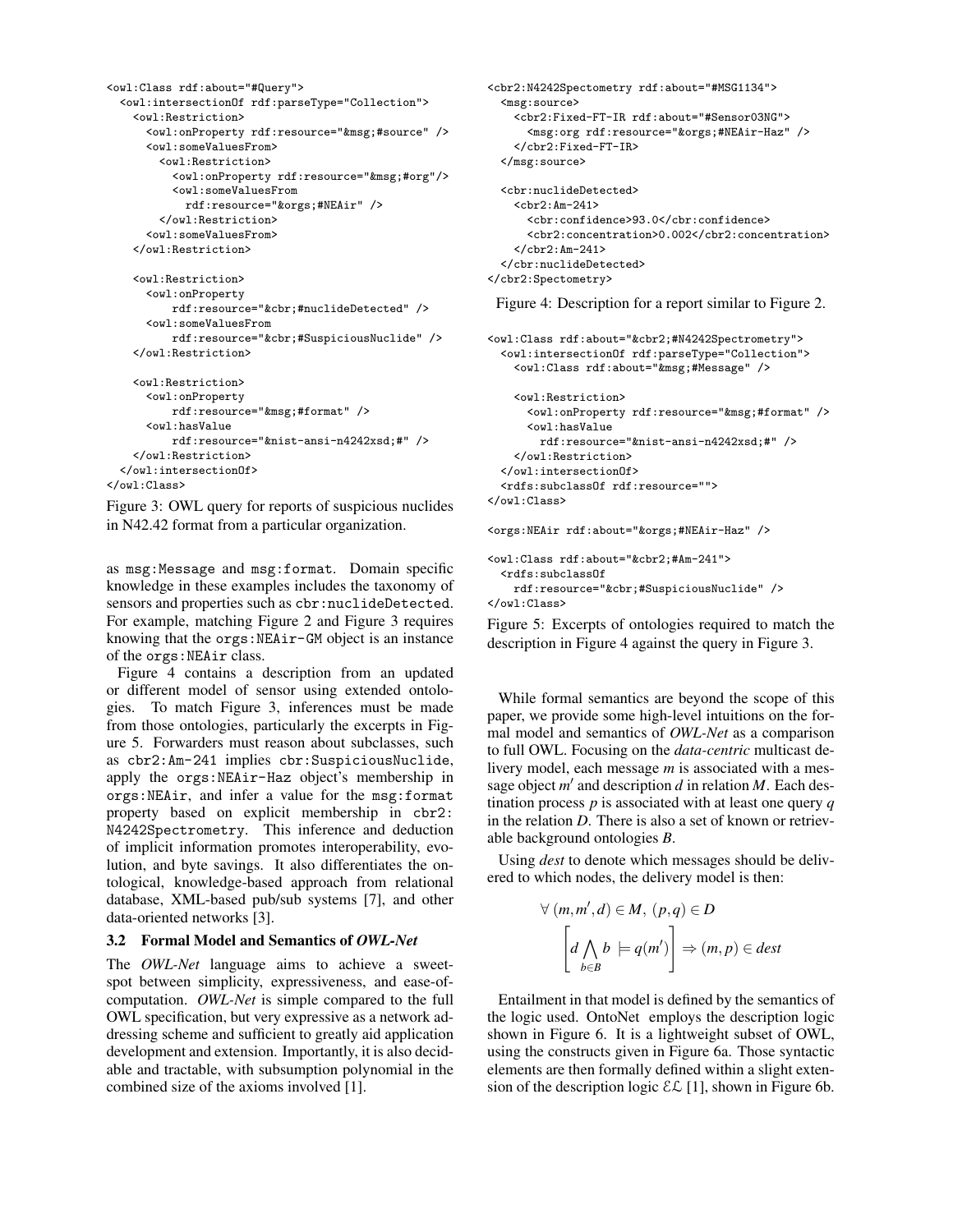| <b>Basic Elements</b>                 | <b>Name</b>                         | <b>Notation</b> | <b>Interpretation</b>                                                    |
|---------------------------------------|-------------------------------------|-----------------|--------------------------------------------------------------------------|
| owl:Class                             |                                     |                 |                                                                          |
| owl:Thing<br>owl:Nothing              | Top Concept                         |                 | $\Delta^3$                                                               |
|                                       | <b>Bottom Concept</b>               |                 | Ø                                                                        |
| <b>Class Axioms</b>                   | <b>Primitive Concept</b>            | A               | $A^{\mathcal{I}}$                                                        |
| rdfs:subclassOf<br>owl:intersectionOf | Nominal                             | $\{a\}$         | $\left\{a^{\scriptscriptstyle 0}\right\}$                                |
|                                       | Conjunction                         | $C \sqcap D$    | $C^{\mathcal{I}} \cap D^{\mathcal{I}}$                                   |
| <b>Value Constraints</b>              | <b>Full Existential Restriction</b> | $\exists$ r.C   | ${a \in \Delta^{\mathcal{I}} \mid \exists b \in \Delta^{\mathcal{I}}}$ : |
| owl:hasValue<br>owl:someValuesFrom    |                                     |                 | $(a,b) \in r^{\mathcal{I}} \wedge b \in C^{\mathcal{I}}$                 |
|                                       | General Concept Inclusion           | $C \sqsubset D$ | $C^{\mathcal{I}}\subseteq D^{\mathcal{I}}$                               |

(a) Permitted major OWL syntactic elements.

(b) Notation and interpretation of slightly extended EL.

Figure 6: OWL constructs, abstract semantics, and description logic notation used in *OntoNet*.

# 4 Description and Message Propagation

To efficiently propagate descriptions and deliver messages, we present one possible solution, based on a novel hybrid tree-mesh protocol that ensures fault-tolerance, yet is amenable to efficient multicast and multi-query optimizations. The basic algorithm is shown in Figure 7. It has three conceptual steps: construction of localized trees; creation of an overlay mesh between adjacent trees; forwarding of messages across that mesh and delivery to hosts with matching destination processes.

#### 4.1 Tree-Mesh Topology: One Possible Solution

Tree construction begins with nodes periodically selfelecting to become beacons and regularly transmit tree construction messages. Upon receiving such a message, nodes join that tree by choosing the sender as their parent if they have no parent or it is closer to its root than their current parent. After selecting a parent, each node also begins transmission of tree construction messages. Included in the message are the identifiers of the node's root, distance to the root, and parent node.

Upon receiving a construction message from a tree other than its own and choosing not to join, nodes insert the root identifier into a set of overheard roots. That set is also included in each construction message. When a node receives a message from one of its children, it adds the received overheard root set into its own set. In this way, information about adjacent trees is propagated to the roots. The result is a mesh of tree partitions logically overlaid on the network, as in Figure 7a.

Query propagation: Registered queries are also included in tree construction messages. Nodes maintain a set of queries received from their children and include it in their messages. Along the way, descriptions are potentially aggregated as discussed in Section 4.2. Eventually all nodes have a picture of requests from their descendants, as in Figure 7b.

Message forwarding: As depicted in Figure 7c, nodes perform three actions upon receiving an application message to multicast: (1) Deliver to matching local processes; (2) Forward to their parent. (3) Forward to children with potentially matching local or descendant queries. Note that false positives may occur in step 3 due to aggregation.

Roots additionally unicast application messages received from their children to all adjacent roots. In this case, the unicast can be supported by an underlying MANET routing protocol. Those in turn follow the steps above and unicast to all of their overheard roots except the root from which the message was received. Additionally, no actions are taken if the message has already been received, as detected by a  $\lt$ root, sequence number> pair or message hashing.

### 4.2 Multi-query Optimizations

Reducing the quantity of messages which must be propagated and reasoned over is an important step toward scalability. Description logics support that via *least common subsumer* (LCS) inference [2]. LCS inference applies formal semantics of the logic to rewrite a set of class definitions into a single class definition of which each input is a subclass, and for which no other such class up to equivalence may exist in the given logic.

For example, the OWL class in Figure 3 may be written in description logic notation as:

$$
Query1 \equiv \exists msg:source. [\exists msg:org.orgs.NEAir] \sqcap
$$
  

$$
\exists \text{cbr:nuclideDetected. cbr: SuspiciousNuclei } \sqcap
$$
  

$$
\exists msg:format. \{nist-ansi-n4242xsd\}
$$

A similar but different query may be:

$$
Query2 \equiv \exists \, msg:source \, . [\exists \, msg:org \, . \{orgs:NEAir-Haz\}] \, \sqcap \, \exists \, cbr:nuclideDetected \, . \, cbr:IndustrialNuclide \, \sqcap \, \exists \, msg:authentication \, . \, msg: X509Certificance
$$

The LCS of those two classes would be:

Query3  $\equiv \exists$  msg:source .  $[\exists$  msg:org.orgs:NEAir $] \sqcap$ ∃cbr:nuclideDetected.cbr:Nuclide

Using the LCS, multiple destination queries may be summarized into a less discriminating query that is prop-